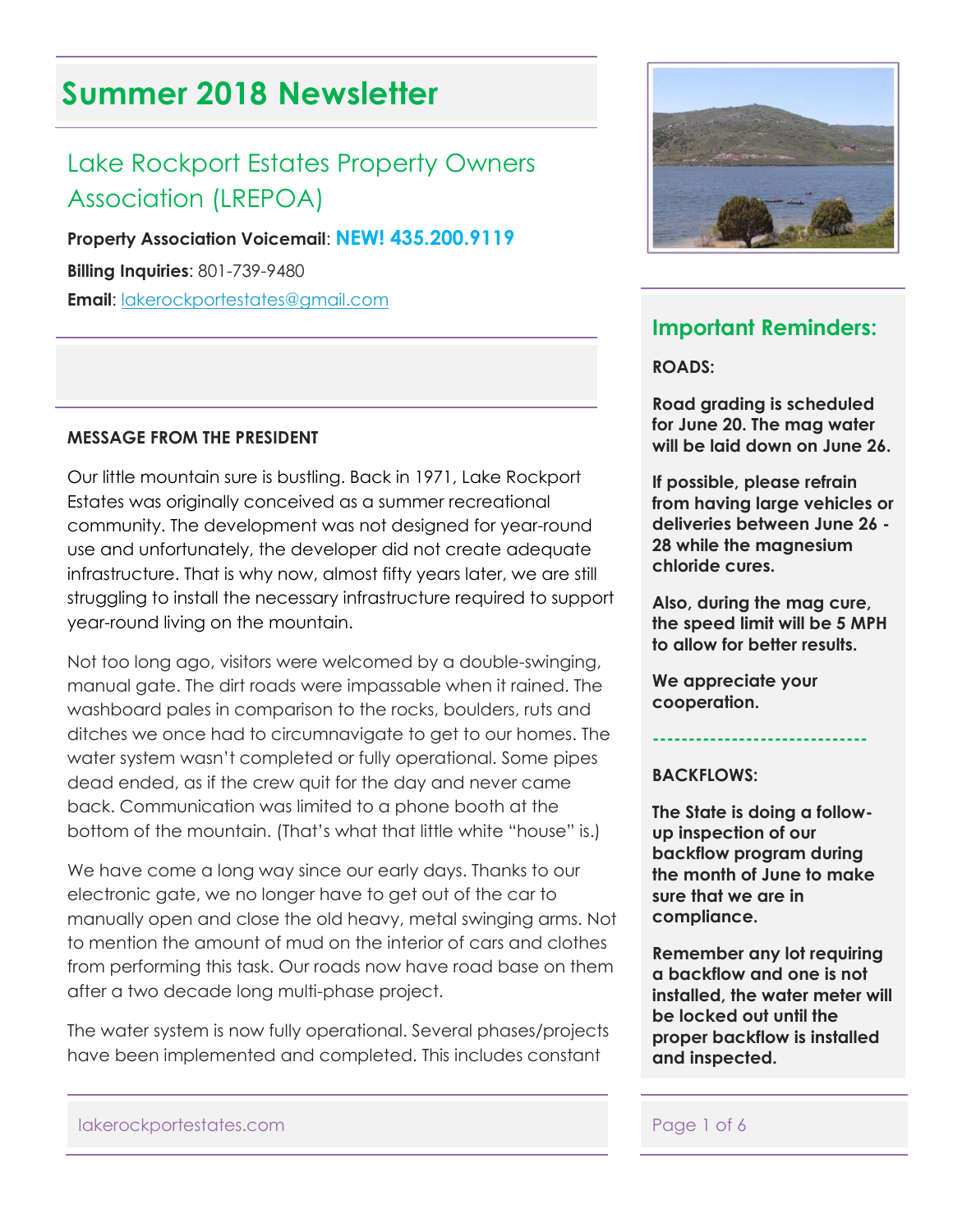engineering, a new well, new pumps, electronics and a computerized system, a new storage tank, a chlorination system, a new mid-mountain facility, and continual upgrades, tweaks and repairs to keep everything functioning. These are many of the necessary steps the Board has planned and implemented for the ultimate goal toward a year-round water system. Although, we still have several phases to go before it's complete.

Cells phones have eliminated the need for the phone booth. The Board has worked in conjunction with Rockport Lightning to install internet infrastructure making service available to many on the mountain. There are other countless improvements made. But as the neighborhood continues to grow, so do the needs, demands and complexities our mountain faces.

The Board does its best to manage the daily operations, as well as, planning for future growth. Thank you to the members who have made it possible by volunteering on the Board, to those who lend efforts on various projects and to all who pay their dues.

## **GATE UPDATE**

As many of you know, the main gate was run over by a contractor delivering concrete retention block. The two protective bollards along with the main corner pole and the gate itself were damaged and need to be replaced. Currently the old gate has been removed and the new one is under construction. New installation should be completed by late-June.

Gate remotes and cards are still available. The cards are \$10.00 each and the remotes are \$25.00 for the key-chain type and \$35.00 for the visor type. Members requesting any new devices should email Alan Lindsley, and the devices will be programmed for you and you will be notified when they are ready.

## **THE RESPONSIBILTY OF GATES CODES & REMOTES**

We take our gate security seriously. What is the point of having a gate if we just let anyone in and give out codes to whomever? Our gate security will only work if we use it responsibly. Gate codes and remotes are a privilege. It's a convenience offered to our members so they don't have to pull up to the pad and roll down their window or have to meet their guests at the gate then usher them out. If the gate codes or remotes are used irresponsibly, members can and will lose the privilege of having them.





## **Upcoming Events:**

**Annual Meeting Sat. July 28 – 9 a.m. – noon** Wanship (N. Summit) Fire Station, 2000 Hoytsville Rd., **Coalville** 

## **Contacts:**

Nachi Fairbanks, President 801-971-1693 [hidesrt@gmail.com](mailto:hidesrt@gmail.com)

Suzanne St. Pierre, Vice President 435-659-6447 [soozpetty@gmail.com](mailto:soozpetty@gmail.com)

Steve Sady, Treasurer 801-243-2473 [rssadygp2@gmail.com](mailto:rssadygp2@gmail.com)

Greg Warner, Member 801-750-2745 [gwarner@uolf.com](mailto:gwarner@uolf.com)

Dani Silva, Member 801-913-7082 [dsilva@nelsonlabs.com](mailto:dsilva@nelsonlabs.com)

Alan Lindsley, Mountain Manager 801-560-7021 [lindsley@hughes.net](mailto:lindsley@hughes.net)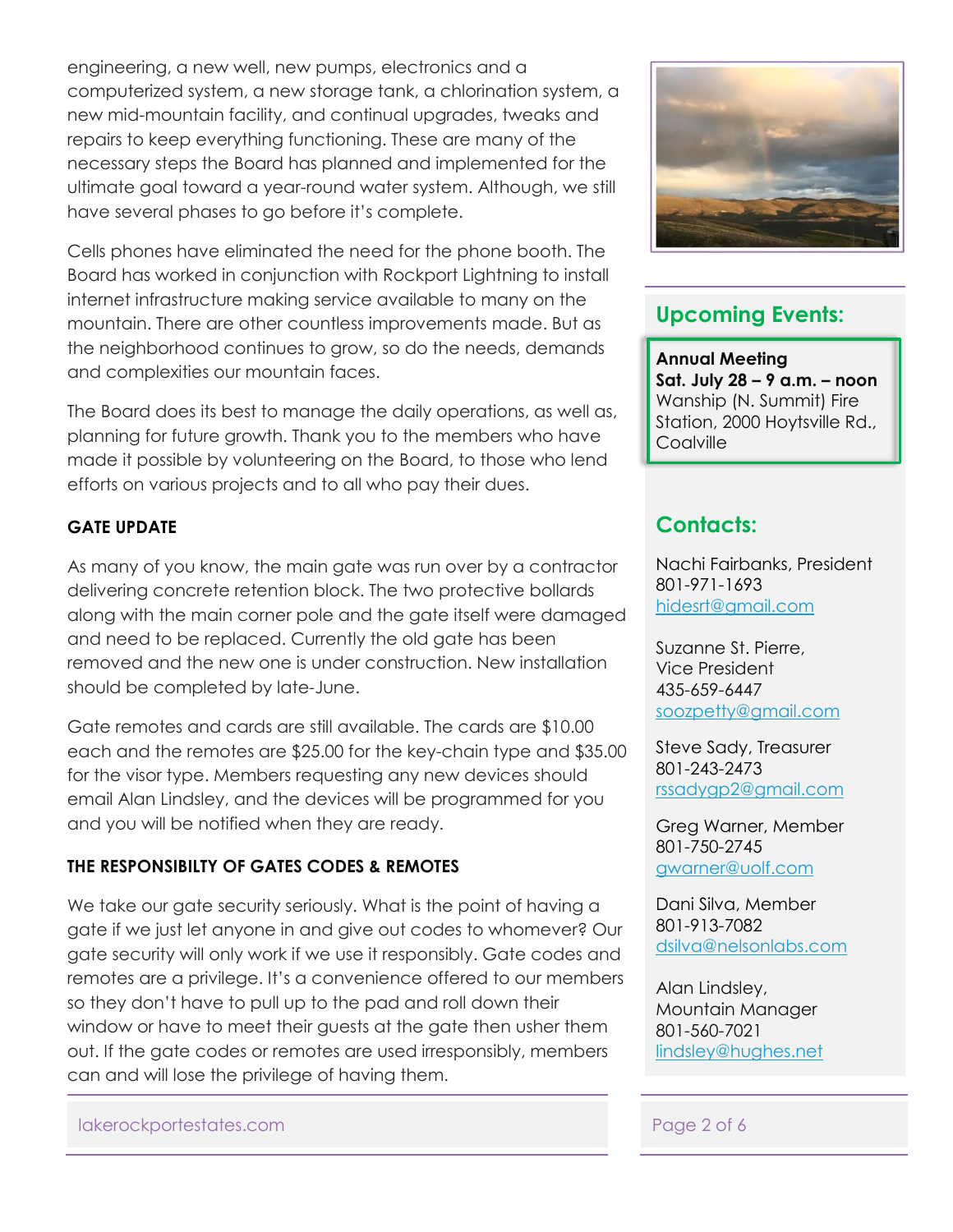Upon request, each member is issued their own code and remote, fees may apply. The code is unique to them. We are able to track whose codes/remotes are used and when. Members are responsible for all those that use their codes/remotes since they are their guests and should only be shared with them. Codes/remotes are not to be shared among neighbors or those who are not your invited guest. Codes/remotes are not transferable to other members or new property owners. **Codes and remotes will be suspended or deleted if a security breach or misuse is discovered.** 

Property owners can request, for personal reasons, a change to their security code for a \$16 reprogramming fee. Anyone with a Summit County Building Permit, and who has paid the Building Impact Fee, can request a contractor's security code at no charge which is good for one year.

Thank you for your cooperation to adhering to the rules and being a responsible property owner.

### **WATER SURVEY RESULTS**

The results of the water survey (done November, 2017) were recently posted to our Facebook page. Please remember this was just a survey to gauge interest in increasing dues to get us closer to year-round water a bit sooner. This was not a vote and no increase can be implemented solely on these results.

Out of 320+ lot owners, we had 88 responses. (Those who own more than one lot were given more than one "voice." For example, the St. Pierres own two lots, so their response was counted twice.)

- 59% (of the 88 responses) are in favor of increasing dues
- 53% (of the 59% who responded favorably to an increase) are willing to pay \$300+
- 84% (of the 59% who responded favorable to an increase) are willing to pay for 3 years+
- 71% (of the 88 responses) are full-time residents

There were also some great comments about what to consider for those part-time or "lot-only" owners--and strong reminders that we've all chosen to live in a recreational community. Some wanted



## **Important Reminder— Water Rate Increase:**

Weber Basin increased the Annual Water Connection fee by \$25.00.

This increase has been added to your recent statement—which was mailed/email on May 29 and is due upon receipt.

The increase is listed as: **Annual Assessment: Water Connection** Annual Water Connection Assessment Increase for Weber Basin Charges

You may pay this fee online with a credit card or bank account using the link on your online invoice or send a check via mail to Lake Rockport Estates, 100 Rockport Blvd., Coalville, UT 84017.

For any questions regarding your bill, please contact our Secretary, Jayme McWidener, at [lakerockportestates@gmail.com](mailto:lakerockportestates@gmail.com)

lakerockportestates.com entry and the page 3 of 6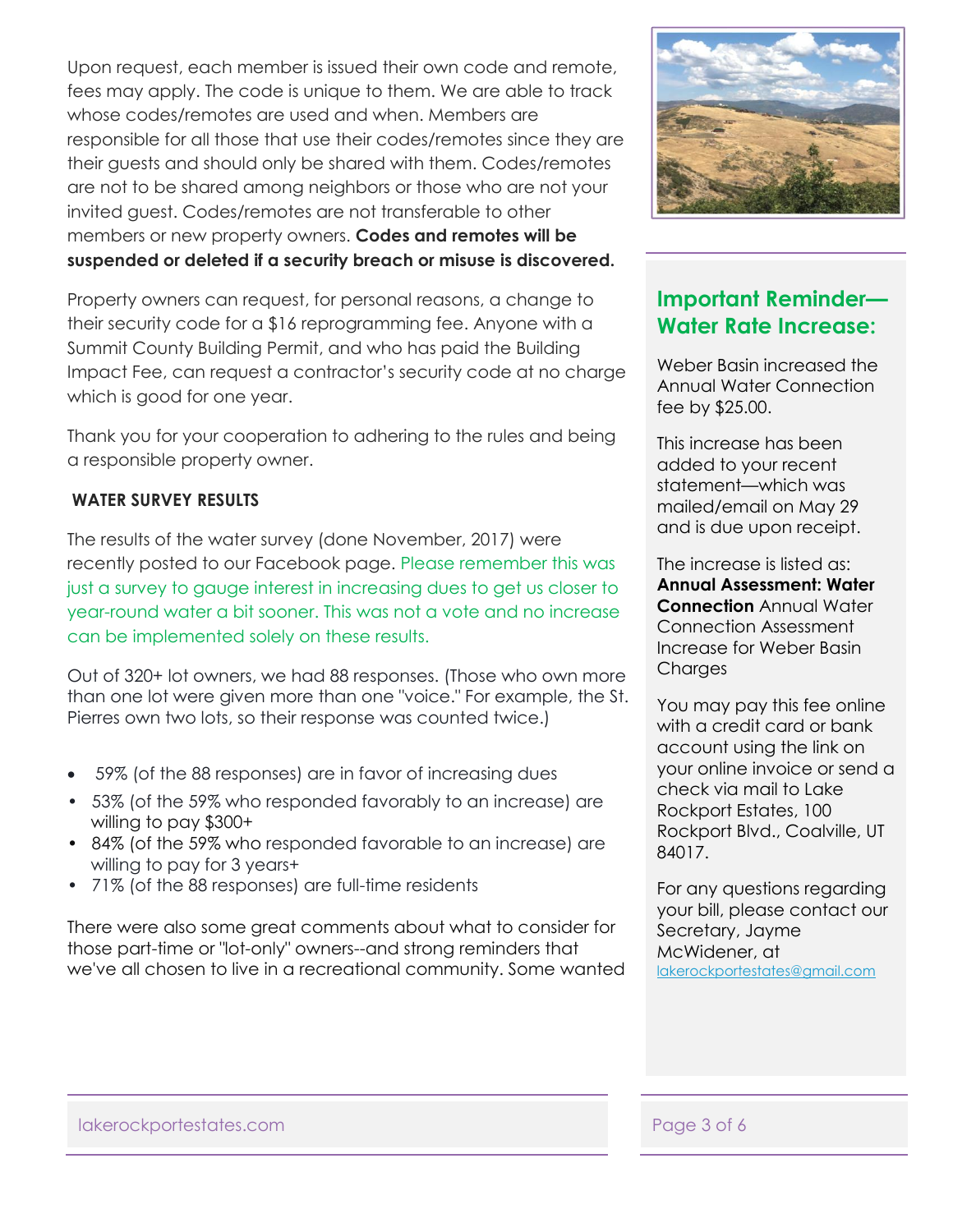roads to be a bigger focus. And people want to see a plan--of how much time and money this is really going to take. Others offered "creative accounting" for the potential increase and comparison to water bills in developed communities. All good feedback!

And in a separate post we addressed a few questions:

What is the need for extra backflows? Dual check valves on water meter sets do not meet Federal EPA requirements to prevent bacteria.

When will implementation costs hit members? All aspects of the community needs will be considered before deciding on an increase.

Can each homeowner replace the lines? Each property owner will be responsible for replacing lines on his/her property.

Why the upgrade? We need to replace existing lines because they are not deep enough in the roads nor meet existing codes.

### **BACKFLOWS—FOLLOW-UP INSPECTION**

This year 91 backflows were inspected, repaired and certified to meet the State Division of Water requirements. Backflows needing repairs were caused by either freezing, overheating, or dirty from installation. There were a few damaged during reinstallation. (Be careful not to drop the devices to the ground while installing.)

The State is doing a follow-up inspection of our backflow program during the month of June to make sure that we are in compliance. And so far, they are very happy with what they've seen—both on a residential and mountain management level.

And even though residents cannot "test" their own backflows backflows only go on one way. Water leaks at a connection point do not constitute a "fail" and you will be able to tighten those when you turn on your water. Failures occur by overheating (excessive heat tape), expansion breaks from freezing (not fully draining your system), a damaged device, dirt or self-repairs.

**Remember any lot requiring a backflow and one is not installed, the water meter will be locked out until the proper backflow is installed and inspected. Any locking device that is illegally removed without POA approval is considered a theft of public utilities, and possible public safety endangerment, and charges will be filed along with the termination of services.** 



## **FAQs**

You've read the CC&Rs and know where to find them for reference—but what about all those other "rules" we have? Wouldn't it be great if you had all that information in one place—right at your fingertips? Well, now you do! The Board has created a listing of FAQs on our Facebook page and has included them as an attachment to this newsletter.

We hope you find this list helpful. And if you have any suggestions for other FAQs, please contact a Board member.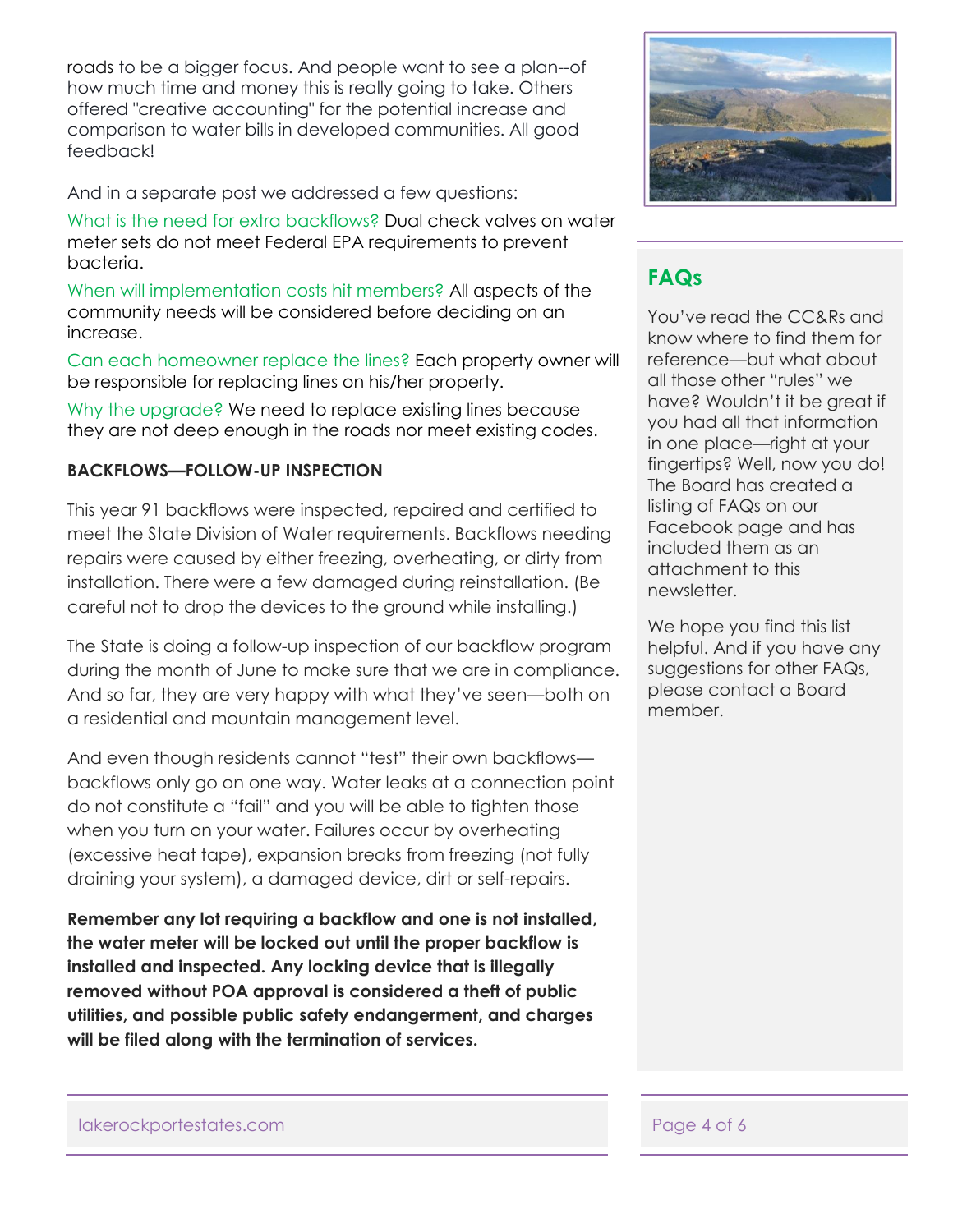## **BE AWARE AND PREPARED—WILDFIRE SEASON**

Although our community is in the mountains, we still live in a desert. This translates into our summers usually being hot and dry and often referred to as wildfire season. Many of us are all too aware of this reality having experienced multiple wildfires on the mountain. It's always a good time to be proactive. Clear a defensible space around your home, 30' is recommended. Thin the brush and trees surrounding your house, prune the lower branches on trees, mow dry grasses and weeds and always remove dead limbs, leaves and other debris.

Natural debris can be disposed of at the burn pile located just north of the parking/dumpster area. This will be burned safely in the winter. Please, natural debris only (trees, brush, etc.). **Absolutely no construction debris allowed—no 2x4s, pallets, desks, etc.** Although many of those items are wood, they contain nails, screws and toxic chemicals when burned. People don't need flat tires and we don't need to poison everyone either.

Please take note of the Fire Danger Level sign when entering the community. The fire sign is monitored by our Mountain Manager, but we do not determine the danger level. Fire danger levels are issued by the Northern Utah Interagency Fire Center. The higher the danger level, the quicker grass and brush can catch fire and spread. Be careful with outdoor fires, grilling, welding, pulling trailers, driving/parking on grass, etc.

For more information, please visit Summit County's site: [www.co.summit.ut.us>Fire-Warden](www.co.summit.ut.us%3eFire-Warden%20) or Northern Utah Interagency Fire Center [www.gacc.nifc.gov.](www.gacc.nifc.gov.%20)

## **ARCHITECTURAL—ANOTHER BUSY SEASON**

We have approximately a dozen homes under construction or about to begin, making this season almost as busy as last year. Approximately one third of the lots have now been developed. There have also been about a dozen land and home sales. Many of the new lot owners have expressed interest in building. If that should be the case, we anticipate next season to be busy too.

With all the construction, so come all the delivery trucks, crews and equipment. They are doing their best to not block the roads, unload materials and just do their jobs. Do not pass them, or any vehicle for that matter, unless they yield. That is dangerous for



## **Architectural Contacts:**

Nachi Fairbanks, President 801-971-1693 [hidesrt@gmail.com](mailto:hidesrt@gmail.com)

Steve Sady, Treasurer 801-243-2473 [rssadygp2@gmail.com](mailto:rssadygp2@gmail.com)

And check out the [Building](http://lakerockportestates.com/id49.html)  [Architectural & Site](http://lakerockportestates.com/id49.html)  [Modifications Guide page](http://lakerockportestates.com/id49.html) on our website for:

- **Submission Requirements**
- Construction **Requlations**
- Architectural Guidelines, etc.

lakerockportestates.com entry and the page 5 of 6